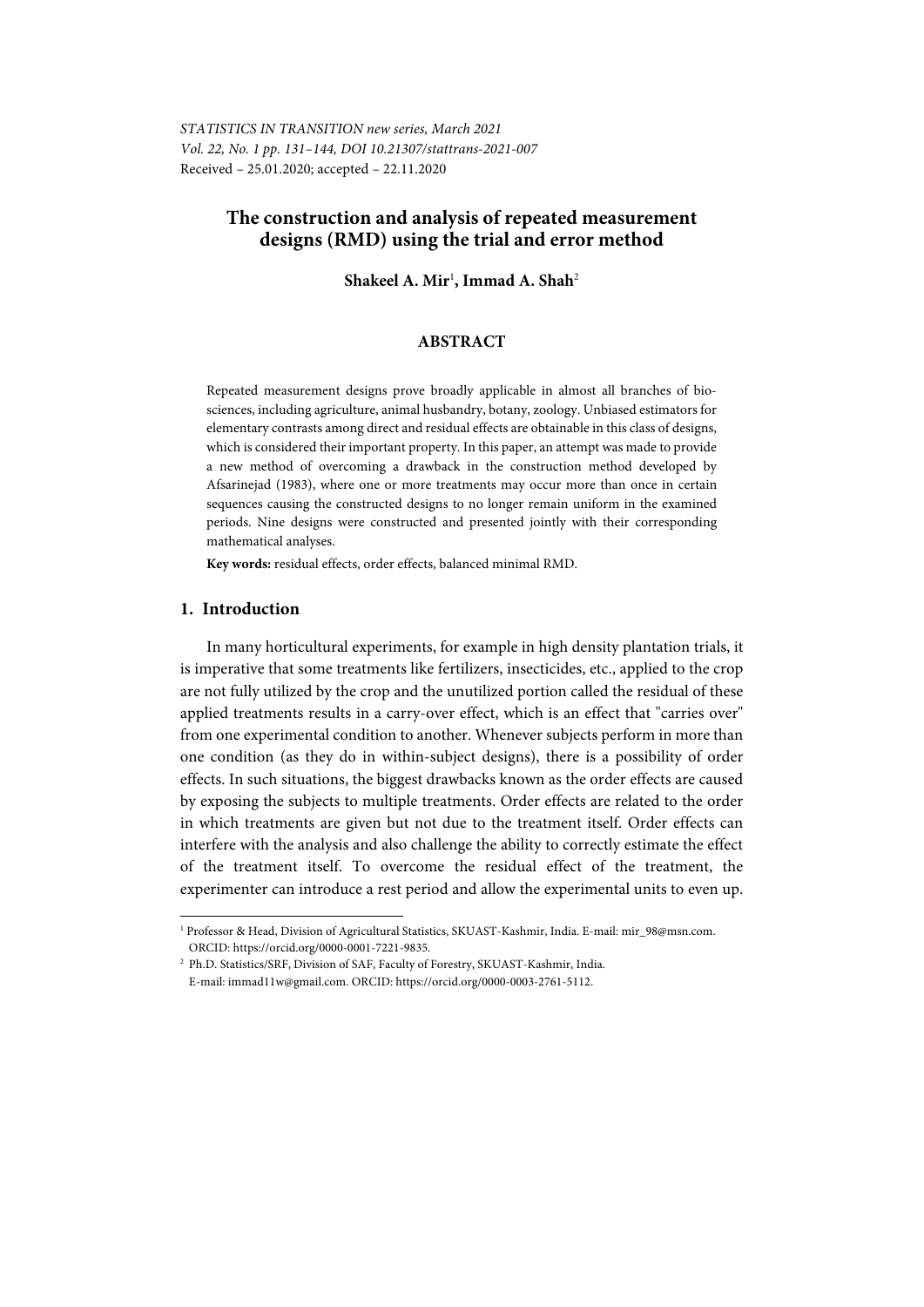Many researchers such as Cochran and Cox (1986), Sheeh and Bross (1961),Westlake (1974), Afsarinejad (1989) and Afsarinejad (1990) have pointed out that if residual effects exist, then the methods applicable to conventional designs are not valid. The experimenter has to design the experiment such that the unbiased estimator for elementary contrasts among direct and residual effects can be obtained. In such situations the repeated measurement designs help us to estimate the order effects, thereby increasing the precision of estimates. Patterson (1952) introduced the concept of using the differences for constructing repeated measurement designs and used the method to construct the designs suggested by Williams (1949). In another attempt Bradley (1958), and Sheehe and Bross (1961) constructed the designs for odd and even number of treatments by using easy algorithms. Gorden (1961) used the group theory to form balanced RMD's. Hedayat and Afsarinejad (1975) defined repeated measurement designs balanced for direct and residual effects. They gave construction methods for balanced minimal RMD. In 1978, they gave the concept of a universal optimal design, completely symmetric design, uniform design and balanced uniform design. Pigeon and Raghavarao (1987) introduced a class of crossover designs known as control balanced residual effect design. They gave their structure in detail and also described the method of construction of these designs. Kenward and Jones (1987) proposed a method for the construction of log-linear models for binary data from crossover designs. Repeated measurement designs have application in various fields of science such as agricultural science, animal science, medical science and engineering, etc. In intensive agricultural systems it is imperative that some treatments like fertilizer, pesticides, etc., applied to a crop are not fully utilized by the crop and the unutilized portion called the residual of those applied treatments is utilized by the subsequent crop. In such cases, the RMD plays a significant role to study the residual effect. Similarly, in the case of animal experiments, the severe restriction of numbers of animals leaves few degrees of freedom for error, thereby reducing statistical power drastically or preventing multivariate analysis entirely. In such cases, the primary benefit of a repeated measurement design (RMD) is statistical power relative to the sample size, which is important in many real research studies. In clinical trials the data on the patients is recorded more than once. In such situations, using the standard ANOVA procedures is not appropriate as it does not consider dependencies between observations within subjects in the analysis. To deal with such types of study data repeated measurement designs are used.

#### **1.1. General Model of Analysis**

In RMD certain terms like "direct effect" and "residual effect" are used. Suppose we have*'t'* treatments, which are to be tested and studied via *n* experimental units. Each experimental unit is used in  $p$  periods resulting in  $r_i \geq 1$  observations for  $i<sup>th</sup>$  treatment,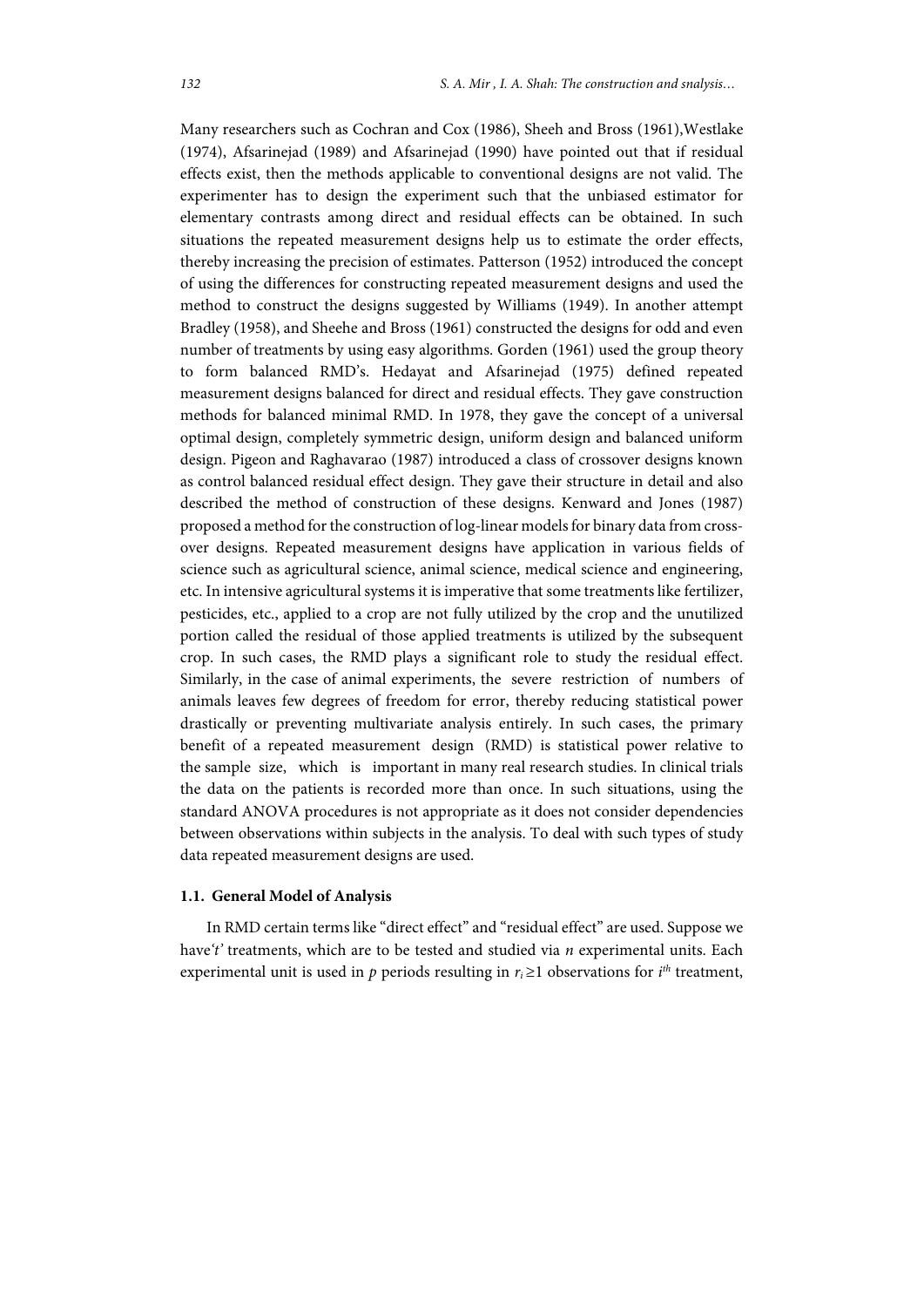i.e.  $r_1+r_2+r_3+r_3+r_4=r$ , Let *D* denote the set of all such arrangements to which we shall refer as design in *D*, then let  $d_{(i,j)}$  denote the treatment assigned by *D* in the  $i^{th}$ period to the  $j<sup>th</sup>$  experimental unit. Let  $y_{ij}$  be response under  $d_{(i,j)}$  treatment applied to the *j*<sup>th</sup> unit in the *i*<sup>th</sup> period and to analyse this set of observations  $(y_{ij})$  we take the model:

$$
Y_{ij} = \mu + \alpha_i + \beta_j + \tau_{d(i,j)} + \rho_{d(i-1,j)} + e_{ij}, i=1,2,\ldots,p; j=1,2,\ldots,n
$$

where

 $y_{ij}$  = the observation in the *i*<sup>th</sup> period on *j*<sup>th</sup> unit  $\mu$  = general effect *αi*= *i th* period effect *βj* = *j th* unit effect  $\tau_{d(i,j)}$  = direct effect of treatment  $d_{(i,j)}$  $\rho_{d(i-1,j)}$  = first order residual effect of treatment  $d_{(i-1,j)}$  $e_{ij}$  = uncontrolled random errors which are normally distributed with mean zero and variance  $\sigma^2$  (i.e. Homocedastic).

#### **1.2. Mathematical Analysis of RMDs**

In vector notation *np* response under the above model can be written as:

$$
E(\underline{Y}) = X(\underline{\gamma}) = [X_1 X_2] \left[ \frac{\gamma}{\underline{\gamma}} \right] = X_1 \underline{\gamma}_1 + X_2 \underline{\gamma}_2
$$

Here,  $\gamma_1$  is the set of the parameters to be estimated and  $\gamma_2$  is the set of all other parameters in the model. The normal equations estimating the parameters are:

$$
\begin{aligned}\n\begin{bmatrix}\nX_1' \\
X_2'\n\end{bmatrix}\n\begin{bmatrix}\nX_1 X_2\n\end{bmatrix}\n\begin{bmatrix}\n\frac{\hat{Y_1}}{\hat{Y_2}}\n\end{bmatrix} &=\n\begin{bmatrix}\nX_1' \underline{Y} \\
X_2' \underline{Y}\n\end{bmatrix} \\
\begin{bmatrix}\nX_1' X_1 & X_1' X_2 \\
X_2' X_1 & X_2' X_2\n\end{bmatrix}\n\begin{bmatrix}\n\frac{\hat{Y_1}}{\hat{Y_2}}\n\end{bmatrix} &=\n\begin{bmatrix}\nX_1' \underline{Y} \\
X_2' \underline{Y}\n\end{bmatrix} \\
X_1' X_1 \hat{Y_1} + X_1' X_2 \hat{Y_2} &= X_1' Y \\
Y_1' Y_2 Y_3 &= Y_1' Y\n\end{aligned} \tag{1}
$$

$$
X_2'X_1\hat{Y}_1 + X_2'X_2\hat{Y}_2 = X_2'Y
$$
\n<sup>(2)</sup>

From normal equation (2) we get

$$
\widehat{Y_2} = (X_2'X_2)^{-1} \left[ X_2'Y - X_2'X_1 \hat{Y}_1 \right]
$$
\n(3)

Putting (3) in equation (1) we get

$$
\underline{\hat{Y}}_1 = [X_1'\{1 - X_2(X_1'X_2)^{-1}X_2'\}X_1]^{-1}[X_1'\{1 - X_2(X_2'X_2)^{-1}X_2'\}Y] = \left[C\left(\underline{\hat{Y}}_1\right)\right]^{-1}\left[Q\left(\underline{\hat{Y}}_1\right)\right]
$$

where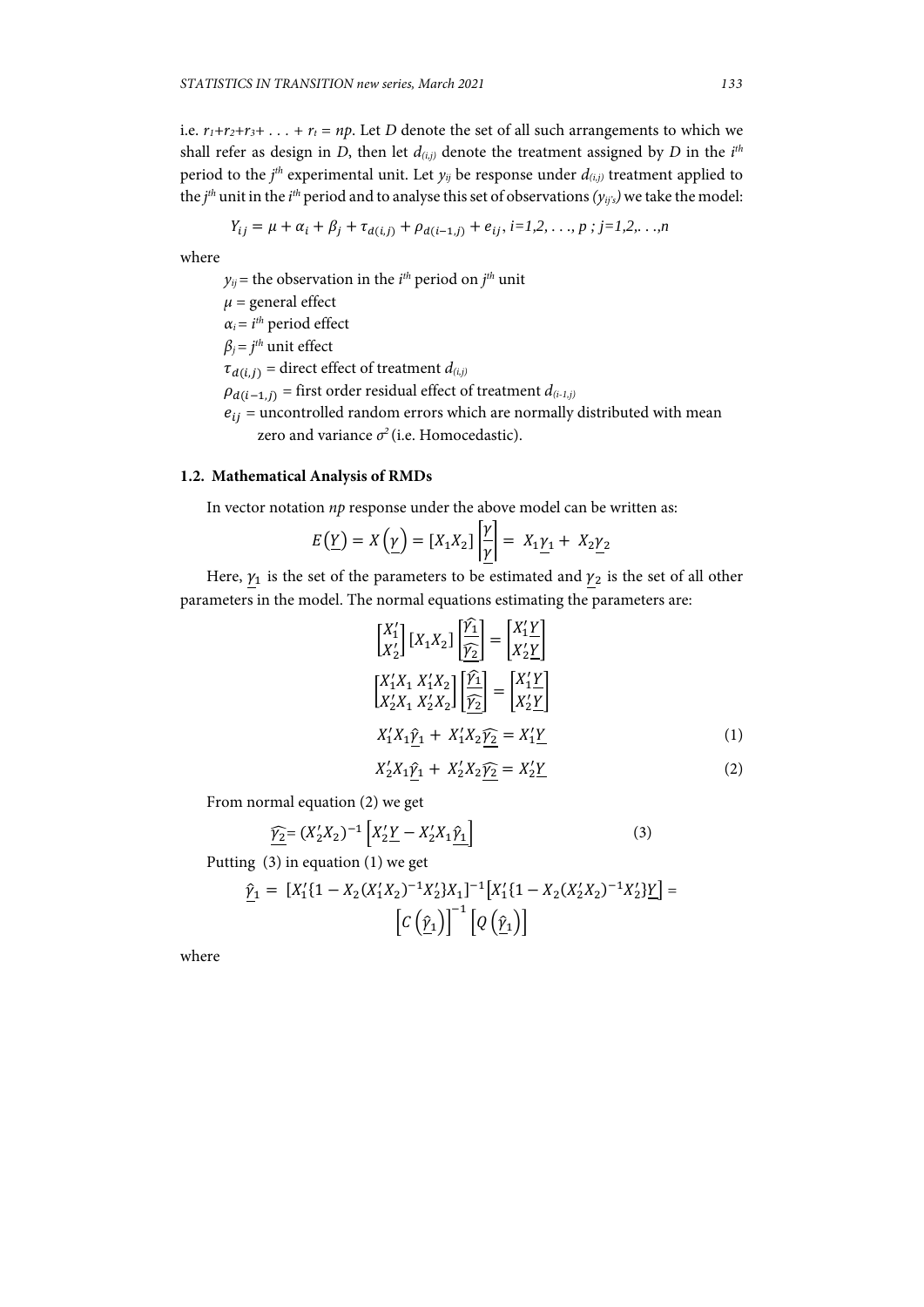$C(\hat{\gamma}_1)$  is the information matrix associated with  $\hat{\gamma}$ .

#### **1.3. Definition due to Hedayat and Afsarinejad and the design constructed**

Hedayat and Afsarinejad (1975), Hedayat and Afsarinejad (1978), Afsarinejad (1983) and Afsarinejad (1990) defined balanced repeated measurement design as: A *RMD (t, n, p)* based on t treatments, *n* experimental units each being used in *p* periods is said to be balanced with respect to the sets of direct treatment effects and the first order residual effects if:

- a) Each treatment is tested equally frequently  $\lambda_1$  times in each period.
- b) In the order of application, each treatment is preceded by each other treatment equally frequently  $\lambda_2$  times.

Clearly, in a balanced RMD (*t, n, p*), the following relation holds:

- $n = \lambda_1 t$
- $n(p-1) = \lambda_2 t(t-1)$

Afsarinejad (1983) gave a construction method for the balanced minimal repeated measurement designs for an odd number of treatments. RMD (15, 105, 3),  $\lambda_2 = 1$  and RMD (21, 105, 5),  $\lambda_2 = 1$ , constructed by this method, have a drawback that treatments can occur more than once in the same sequences. A design constructed by the method given by Afsarinejad is given below in Table 1.

**Table 1.** RMD (15, 105, 3) given by Afsarinejad

|            | <b>Initial sequences</b> |              |              |    |                |    |            |  |  |
|------------|--------------------------|--------------|--------------|----|----------------|----|------------|--|--|
| Treatments |                          | $\mathbf{H}$ | III          | IV | T T            | VI | <b>VII</b> |  |  |
|            |                          | 2            |              | -  | $\overline{ }$ |    |            |  |  |
|            | 15                       | 13           | $\mathbf{L}$ | Q  | 11             | 13 |            |  |  |
|            |                          |              |              | −  |                |    |            |  |  |

From the table, it is clear that the treatment "7" is occurring more than once in the  $4<sup>th</sup>$  initial sequence of RMD (15, 105, 3),  $\lambda_2 = 1$ . Therefore, on development the final RMD (15, 105, 3),  $\lambda_2 = 1$  will have t=15 sequences wherein the treatments will be occurring more than once. Keeping this drawback in view new repeated measurement designs are proposed wherein no sequence has any treatment occurring more than once and which are also suitable for an even number of treatments using the trial and error method of design construction.

#### **1.4. Trial and Error Method**

Trial and error is a fundamental method of problem-solving. It is neither a method of finding the best solution nor a method of finding all solutions. It is a technique that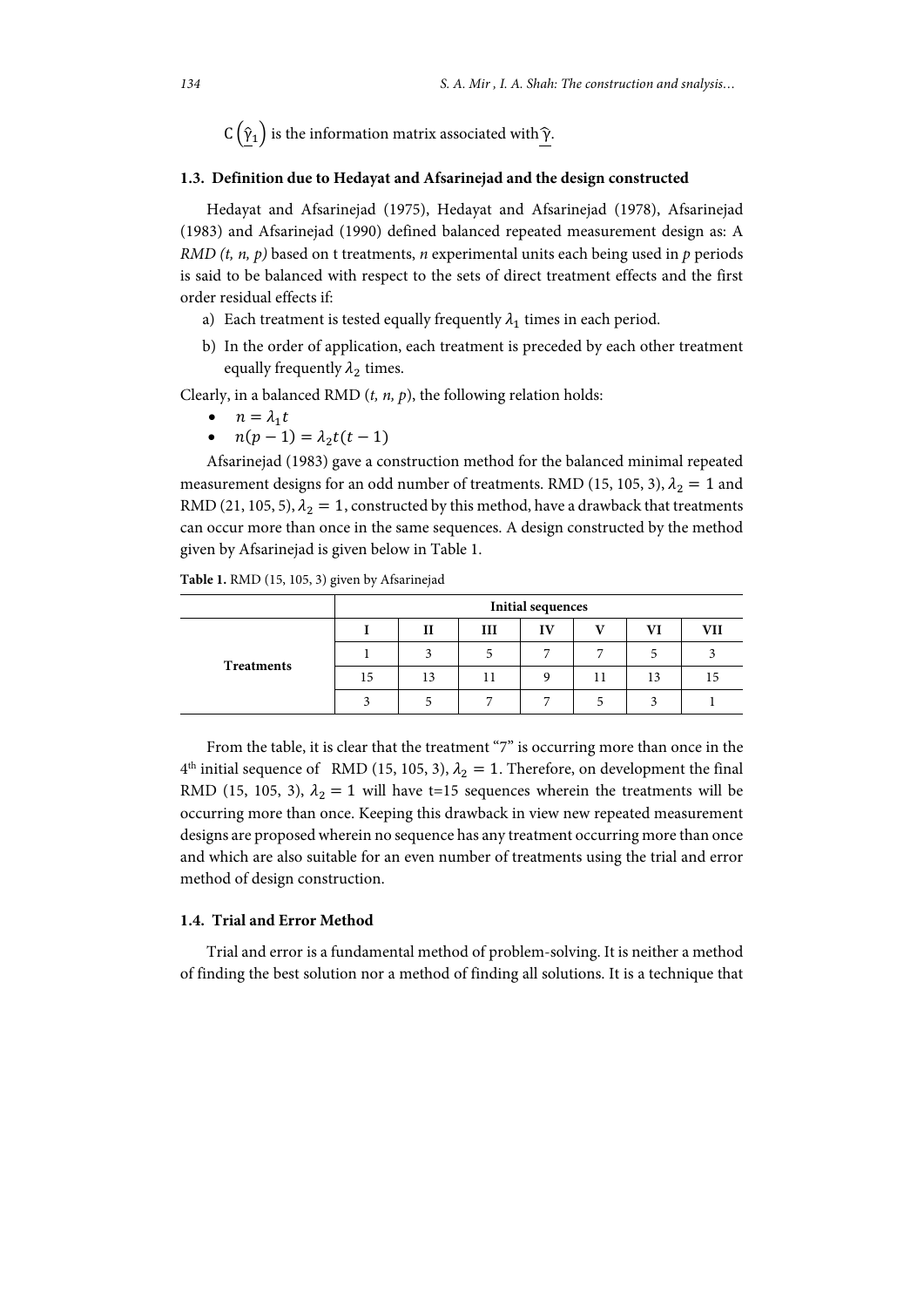is used simply to find a solution. In this method, a researcher tries the option that has the best possible chances of succeeding. If that didn't work, one can try the next best option until they find a good solution. It is characterized by repeated, varied attempts which are continued until success, or until the practiser stops trying. The trial and error approach is used most successfully with simple problems and in games, and it is often the last resort when no apparent rule applies. Trial and error method is solutionoriented i.e. it makes no attempt to discover why a solution works, merely that it is a solution. It is problem-specific and makes no attempt to generalize a solution to other problems. It is non-optimal and needs little knowledge.

#### **2. New Designs Constructed by Trial and error Method.**

The same design by Afsarinejad is constructed using the trial and error method and is a repeated measurement design (15, 105, 3), implying a design having 15 treatments, 105 experimental units and 3 periods. The construction is given in Table 2.

| Treatments |    | <b>Initial sequences</b> |  |    |    |              |  |  |  |
|------------|----|--------------------------|--|----|----|--------------|--|--|--|
| Period     |    |                          |  | īV |    | $\mathbf{V}$ |  |  |  |
|            |    |                          |  |    |    |              |  |  |  |
| 11         | 15 | IJ                       |  |    | 14 |              |  |  |  |
|            |    |                          |  | 10 |    |              |  |  |  |

**Table 2.** RMD (15, 105, 3),  $\lambda_2 = 1$ 

From the table above it is clear that the repeated measurements design has 15 treatments, 105 experimental units and the experiment lasts for 3 periods. Each experimental unit receives one treatment during each period. As it stands, the design is a 3x105 array containing entries from  $t = \{1, 2, \ldots, 15\}$ . The design is developed cyclically starting from the initial sequences. It can be easily verified that the set of initial sequences given when developed in a cyclic manner, the RMD (15, 105, 3), so obtained is a balanced repeated measurement design according to the definition of Hedayat and Afsarinejad, and has no sequence wherein no treatment occurs more than once in a sequence as shown in Table 3.

| <b>Experimental Units</b> |    |                    |        |                         |                |    |    |                |    |    |    |    |               |    |                |
|---------------------------|----|--------------------|--------|-------------------------|----------------|----|----|----------------|----|----|----|----|---------------|----|----------------|
| <b>PERIOD</b>             | л  | 2                  | 3      | $\overline{\mathbf{4}}$ | 5              | 6  | 7  | 8              | 9  | 10 | 11 | 12 | 13            | 14 | 15             |
|                           |    | $\mathcal{L}$<br>∠ | 3      | 4                       | 5              | 6  | 7  | 8              | Q  | 10 | 11 | 12 | 13            | 14 | 15             |
| H                         | 15 |                    | ↑<br>∠ | 3                       | 4              | 5  | 6  | $\overline{ }$ | 8  | 9  | 10 | 11 | 12            | 13 | 14             |
| Ш                         | 3  | 4                  | 5      | 6                       | $\overline{ }$ | 8  | 9  | 10             | 11 | 12 | 13 | 14 | 15            | ı  | $\overline{c}$ |
|                           | 16 | 17                 | 18     | 19                      | 20             | 21 | 22 | 23             | 24 | 25 | 26 | 27 | 28            | 29 | 30             |
|                           | 3  | 4                  | 5      | 6                       | $\overline{ }$ | 8  | 9  | 10             | 11 | 12 | 13 | 14 | 15            | J. | ↑              |
|                           | 13 | 14                 | 15     |                         | $\overline{c}$ | 3  | 4  | 5              | 6  | 7  | 8  | 9  | 10            | 11 | 12             |
|                           | 5  | 6                  | ⇁      | 8                       | 9              | 10 | 11 | 12             | 13 | 14 | 15 |    | $\mathcal{L}$ | 3  | 4              |

**Table 3.** Design obtained on development sequence of RMD (15, 105, 3)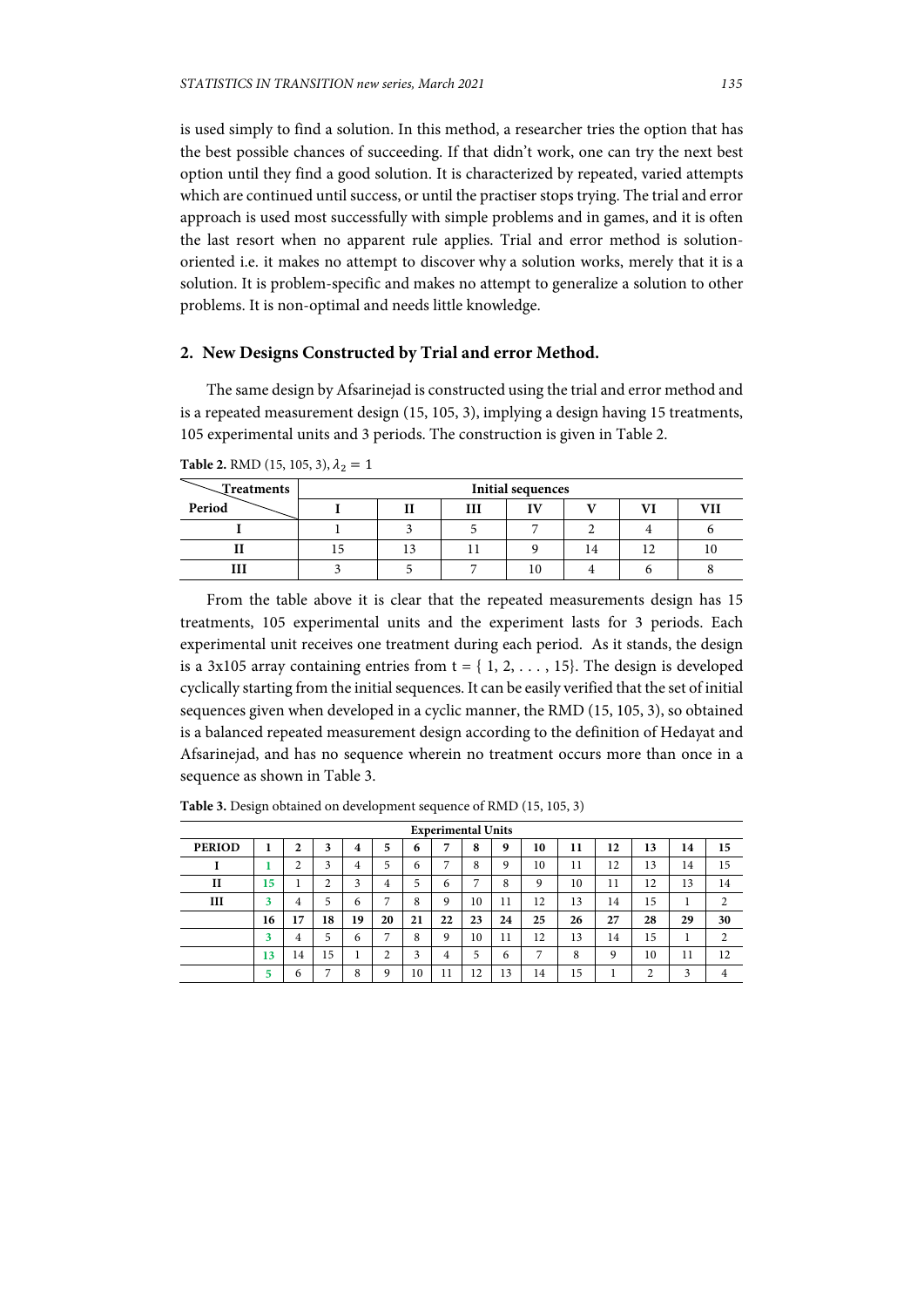|                         |    |                |                |    |                | <b>Experimental Units</b> |                |                |                |                |                |                |                |                |
|-------------------------|----|----------------|----------------|----|----------------|---------------------------|----------------|----------------|----------------|----------------|----------------|----------------|----------------|----------------|
| 31                      | 32 | 33             | 34             | 35 | 36             | 37                        | 38             | 39             | 40             | 41             | 42             | 43             | 44             | 45             |
| 5                       | 6  | 7              | 8              | 9  | 10             | 11                        | 12             | 13             | 14             | 15             | 1              | 2              | 3              | $\overline{4}$ |
| 11                      | 12 | 13             | 14             | 15 | 1              | 2                         | 3              | 4              | 5              | 6              | 7              | 8              | 9              | 10             |
| 7                       | 8  | 9              | 10             | 11 | 12             | 13                        | 14             | 15             | 1              | $\overline{c}$ | 3              | 4              | 5              | 6              |
| 46                      | 47 | 48             | 49             | 50 | 51             | 52                        | 53             | 54             | 55             | 56             | 57             | 58             | 59             | 60             |
| 7                       | 8  | 9              | 10             | 11 | 12             | 13                        | 14             | 15             | 1              | 2              | 3              | $\overline{4}$ | 5              | 6              |
| 9                       | 10 | 11             | 12             | 13 | 14             | 15                        | 1              | $\overline{c}$ | 3              | $\overline{4}$ | 5              | 6              | 7              | 8              |
| 10                      | 11 | 12             | 13             | 14 | 15             | 1                         | $\mathfrak{D}$ | 3              | 4              | 5              | 6              | 7              | 8              | 9              |
| 61                      | 62 | 63             | 64             | 65 | 66             | 67                        | 68             | 69             | 70             | 71             | 72             | 73             | 74             | 75             |
| 2                       | 3  | $\overline{4}$ | 5              | 6  | 7              | 8                         | 9              | 10             | 11             | 12             | 13             | 14             | 15             | 1              |
| 14                      | 15 | 1              | $\overline{c}$ | 3  | 4              | 5                         | 6              | 7              | 8              | 9              | 10             | 11             | 12             | 13             |
| 4                       | 5  | 6              | 7              | 8  | 9              | 10                        | 11             | 12             | 13             | 14             | 15             | 1              | $\overline{c}$ | 3              |
| 76                      | 77 | 78             | 79             | 80 | 81             | 82                        | 83             | 84             | 85             | 86             | 87             | 88             | 89             | 90             |
| $\overline{\mathbf{4}}$ | 5  | 6              | 7              | 8  | 9              | 10                        | 11             | 12             | 13             | 14             | 15             | 1              | $\overline{c}$ | 3              |
| 12                      | 13 | 14             | 15             | 1  | $\overline{c}$ | 3                         | $\overline{4}$ | 5              | 6              | 7              | 8              | 9              | 10             | 11             |
| 6                       | 7  | 8              | 9              | 10 | 11             | 12                        | 13             | 14             | 15             | 1              | $\overline{c}$ | 3              | 4              | 5              |
| 91                      | 92 | 93             | 94             | 95 | 96             | 97                        | 98             | 99             | 100            | 101            | 102            | 103            | 104            | 105            |
| 6                       | 7  | 8              | $\mathbf{Q}$   | 10 | 11             | 12                        | 13             | 14             | 15             | 1              | $\overline{2}$ | 3              | $\overline{4}$ | 5              |
| 10                      | 11 | 12             | 13             | 14 | 15             | 1                         | $\overline{c}$ | 3              | 4              | 5              | 6              | 7              | 8              | 9              |
| 8                       | 9  | 10             | 11             | 12 | 13             | 14                        | 15             | 1              | $\overline{c}$ | 3              | 4              | 5              | 6              | 7              |

**Table 3.** Design obtained on development sequence of RMD (15, 105, 3) (cont.)

\*Initial Sequences.

## **2.1. Other designs constructed by the proposed method**

A repeated measurement design (10, 30, 3) implies a design having 10 treatments, 30 experimental units and 3 periods. The construction is given in Table 4. The subsequent designs are also given in the following tables.

| <b>Table 4.</b> RMD (10, 30, 7), $\lambda_2 = 2$ |  |  |  |
|--------------------------------------------------|--|--|--|
|--------------------------------------------------|--|--|--|

| Treatments | <b>Initial sequences</b> |  |     |  |  |  |  |  |
|------------|--------------------------|--|-----|--|--|--|--|--|
| Period     |                          |  | TTI |  |  |  |  |  |
|            |                          |  |     |  |  |  |  |  |
|            |                          |  |     |  |  |  |  |  |
|            |                          |  |     |  |  |  |  |  |
|            |                          |  |     |  |  |  |  |  |
|            |                          |  |     |  |  |  |  |  |
|            |                          |  |     |  |  |  |  |  |
|            |                          |  |     |  |  |  |  |  |

| <b>Table 5.</b> RMD (15, 105, 5), $\lambda_2 = 2$ , $\lambda_1 = 7$ |  |  |  |
|---------------------------------------------------------------------|--|--|--|

| Treatments |    | Initial sequences |   |     |    |    |     |  |  |
|------------|----|-------------------|---|-----|----|----|-----|--|--|
| Period     |    |                   | Ш | TT) |    | Vì | VII |  |  |
|            |    |                   |   |     |    |    |     |  |  |
|            |    | 15                |   |     |    |    |     |  |  |
|            |    |                   |   | 4   |    |    |     |  |  |
|            |    |                   |   |     |    |    |     |  |  |
|            | 14 |                   |   |     |    |    |     |  |  |
|            |    |                   |   |     | 10 |    |     |  |  |
|            |    |                   |   |     |    |    |     |  |  |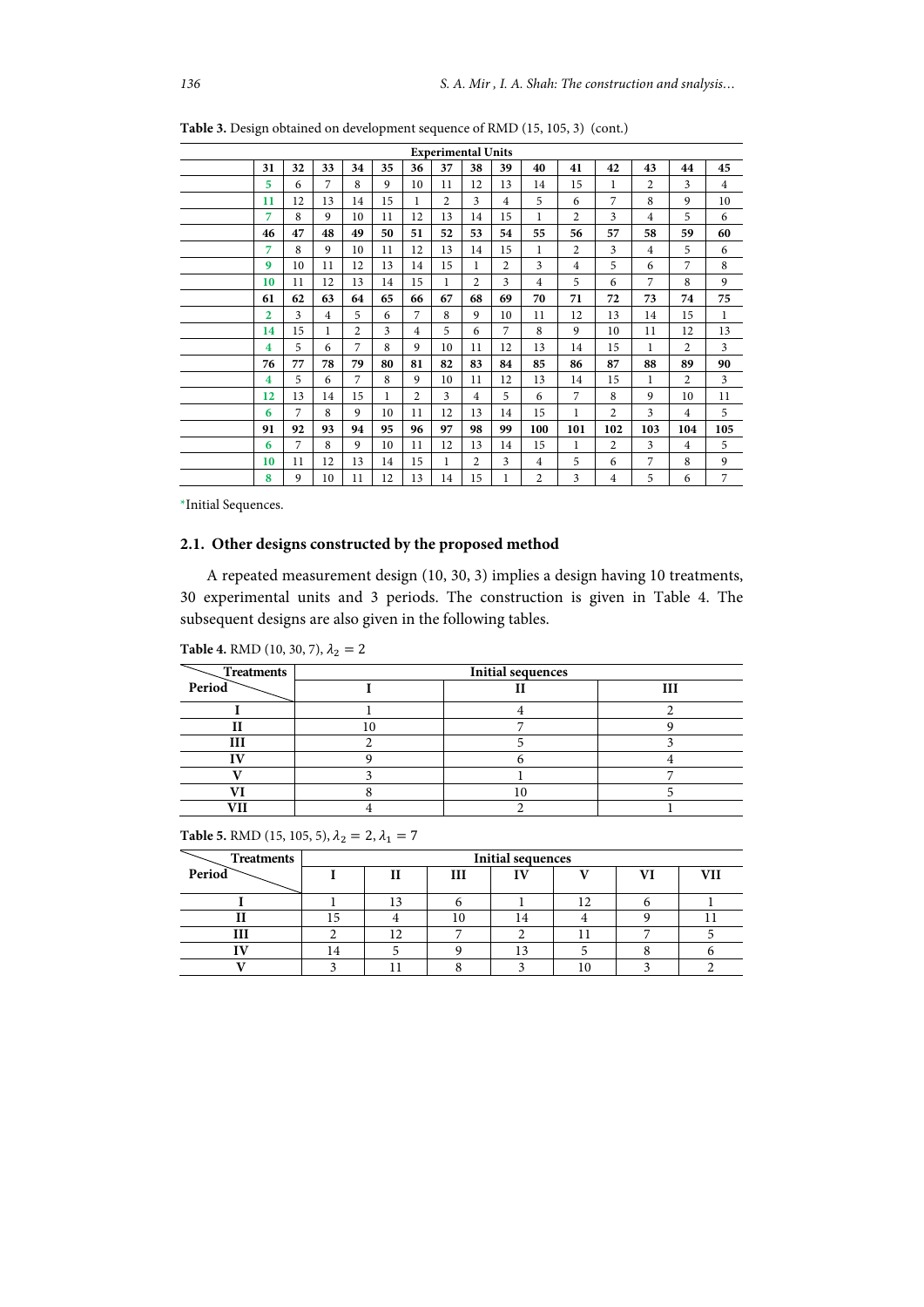| Treatments |    | <b>Initial sequences</b> |                |    |              |    |     |  |  |
|------------|----|--------------------------|----------------|----|--------------|----|-----|--|--|
| Period     |    | $_{II}$                  | Ш              | IV | $\mathbf{v}$ | VI | VII |  |  |
|            |    | $\overline{4}$           | $\overline{ }$ | 10 | 2            | 5  | 8   |  |  |
| Н          | 22 | 19                       | 16             | 9  | 21           | 18 | 15  |  |  |
| Ш          | ∍  | 5                        | $\Omega$       |    | 3            | 6  |     |  |  |
| IV         | 21 | 18                       | 15             | 8  | 20           | 17 | 14  |  |  |
|            | 3  | 6                        | Ω              | 11 |              |    | 10  |  |  |
| VI         | 20 | 17                       | 14             | 12 | 19           | 16 | 13  |  |  |
|            |    | ⇁                        | 10             | 14 |              | 8  |     |  |  |

**Table 6.** RMD (22, 154, 7),  $\lambda_1 = 7$ ,  $\lambda_2 = 2$ 

**Table 7.** RMD (26, 130, 11),  $\lambda_1 = 5$ ,  $\lambda_2 = 2$ 

| <b>Treatments</b> | <b>Initial sequences</b> |              |    |                |    |  |  |  |
|-------------------|--------------------------|--------------|----|----------------|----|--|--|--|
| Period            | I                        | $\mathbf{I}$ | Ш  | IV             | V  |  |  |  |
|                   |                          | 6            | 11 | 3              | 8  |  |  |  |
| $\mathbf{I}$      | 26                       | 21           | 10 | 24             | 19 |  |  |  |
| III               | $\overline{2}$           | 7            | 6  | $\overline{4}$ | 9  |  |  |  |
| IV                | 25                       | 20           | 3  | 23             | 18 |  |  |  |
| $\mathbf{V}$      | 3                        | 8            | 1  | 5              | 10 |  |  |  |
| VI                | 24                       | 19           | 5  | 22             | 17 |  |  |  |
| <b>VII</b>        | 4                        | 9            | 7  | 6              | 11 |  |  |  |
| <b>VIII</b>       | 23                       | 18           | 12 | 21             | 16 |  |  |  |
| IX                | 5                        | 10           | 15 | 7              | 12 |  |  |  |
| X                 | 22                       | 17           | 16 | 20             | 15 |  |  |  |
| XI                | 6                        | 11           | 17 | 8              | 13 |  |  |  |

**Table 8.** RMD (21, 105, 9),  $\lambda_1 = 5$ ,  $\lambda_2 = 2$ 

| Treatments   | <b>Initial sequences</b> |              |                |    |              |  |  |  |  |
|--------------|--------------------------|--------------|----------------|----|--------------|--|--|--|--|
| Period       |                          | $\mathbf{H}$ | Ш              | IV | $\mathbf{v}$ |  |  |  |  |
|              |                          | 5            | 13             | 19 | 15           |  |  |  |  |
| $\mathbf{I}$ | 21                       | 17           | 10             | 3  |              |  |  |  |  |
| Ш            | 2                        | 6            | 12             | 18 | 14           |  |  |  |  |
| IV           | 20                       | 7            | 11             | 4  | 8            |  |  |  |  |
| $\mathbf{V}$ | 3                        | 15           | 21             | 17 | 13           |  |  |  |  |
| VI           | 19                       | 8            |                | 5  | 9            |  |  |  |  |
| VII          | 4                        | 14           | 20             | 16 | 12           |  |  |  |  |
| <b>VIII</b>  | 18                       | $\mathbf Q$  | $\overline{c}$ | 6  | 10           |  |  |  |  |
| IX           | 5                        | 13           | 19             | 15 |              |  |  |  |  |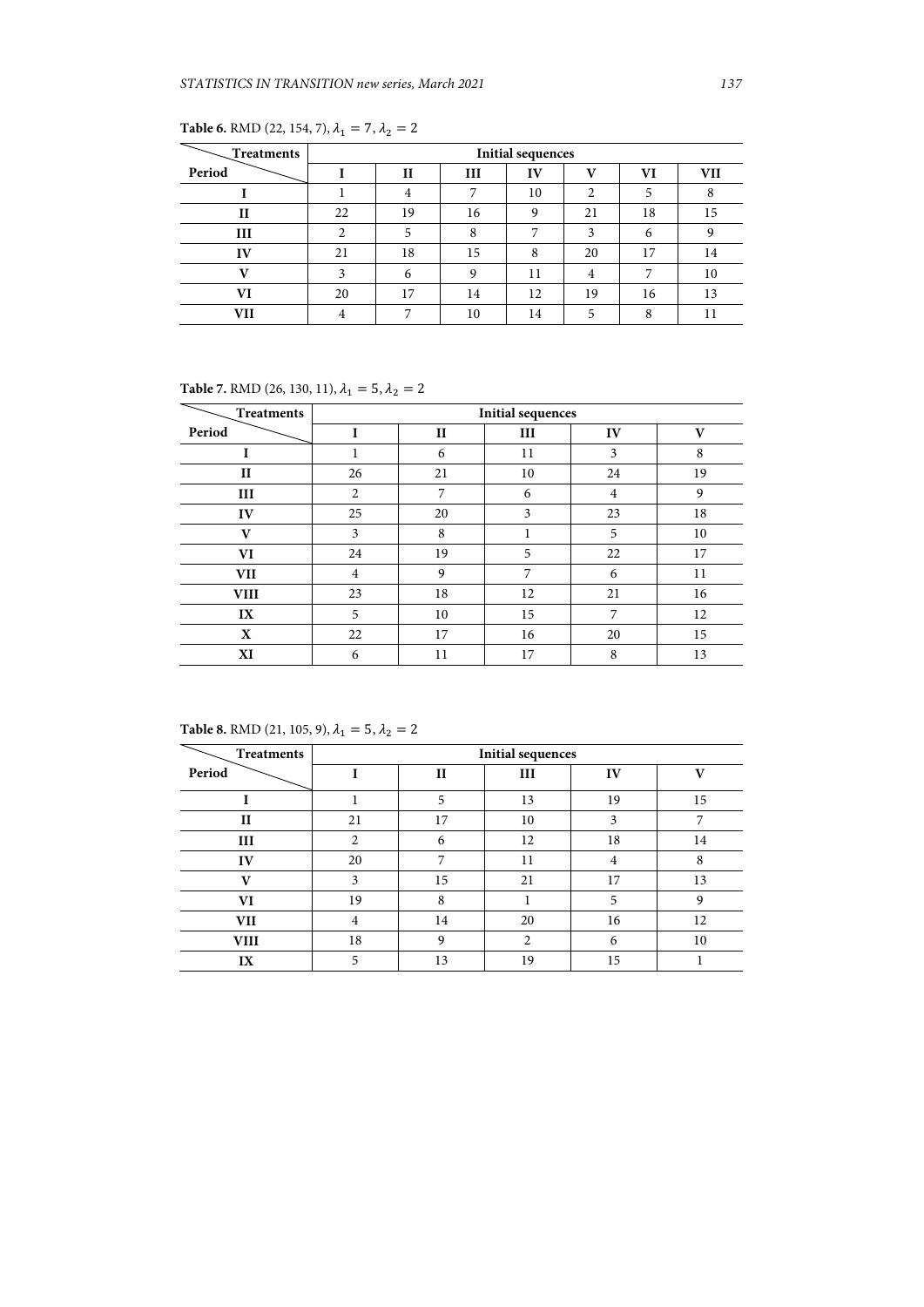| Treatments             |                | <b>Initial sequences</b> |                |  |  |  |  |  |  |
|------------------------|----------------|--------------------------|----------------|--|--|--|--|--|--|
| Period                 | 1              | П                        | Ш              |  |  |  |  |  |  |
| I                      | 1              | 8                        | $\overline{4}$ |  |  |  |  |  |  |
| $_{\rm II}$            | 22             | 15                       | 19             |  |  |  |  |  |  |
| $\rm III$              | $\overline{2}$ | 9                        | 5              |  |  |  |  |  |  |
| IV                     | 21             | 14                       | 18             |  |  |  |  |  |  |
| V                      | 3              | 10                       | 6              |  |  |  |  |  |  |
| VI                     | 20             | 13                       | 7              |  |  |  |  |  |  |
| VII                    | $\overline{4}$ | 11                       | 16             |  |  |  |  |  |  |
| ${\bf VIII}$           | 19             | 12                       | 8              |  |  |  |  |  |  |
| IX                     | 5              | 1                        | 15             |  |  |  |  |  |  |
| $\mathbf X$            | 18             | 22                       | 9              |  |  |  |  |  |  |
| XI                     | 6              | $\overline{2}$           | 14             |  |  |  |  |  |  |
| XII                    | 17             | 21                       | 10             |  |  |  |  |  |  |
| XIII                   | 7              | 3                        | 3              |  |  |  |  |  |  |
| XIV                    | 16             | 20                       | 11             |  |  |  |  |  |  |
| $\mathbf{X}\mathbf{V}$ | 8              | $\overline{4}$           | 1              |  |  |  |  |  |  |

**Table 9.** RMD (22, 66, 13),  $\lambda_2 = 2$ 

**Table 10.** RMD (28, 252, 7),  $\lambda_2 = 2$ 

| Treatments   | <b>Initial sequences</b> |    |    |    |    |        |     |      |    |
|--------------|--------------------------|----|----|----|----|--------|-----|------|----|
| Period       |                          | Н  | Ш  | IV | v  | VI     | VII | VIII | IX |
|              |                          | 4  | 7  | 10 | 13 | 27     | 24  | 8    | 11 |
| $\mathbf{I}$ | 28                       | 25 | 22 | 19 | 16 | ി<br>∠ | 5   | 20   | 17 |
| Ш            | 2                        | 5  | 8  | 11 | 14 | 26     | 23  | 9    | 12 |
| IV           | 27                       | 24 | 21 | 18 | 15 | 3      | 6   | 19   | 16 |
| T7           | 3                        | 6  | 9  | 12 | 28 | 25     | 22  | 10   | 13 |
| VI           | 26                       | 23 | 20 | 17 |    | 4      | 21  | 18   | 15 |
| VII          | 4                        | 7  | 10 | 13 | 27 | 24     | 8   | 11   |    |

Similarly the above sequences can be developed cyclically to yield the balanced repeated measurement designs.

### **2.2. Analysis of the constructed repeated measurement designs**

Let us consider a repeated measurement design in which 't' treatments are applied to 'n' experimental units during 'p' periods. Let the rows correspond to periods and columns to experimental units. For analysis of these *'pn'* observations, we assume the fixed effect model:

$$
Y_{ij} = \mu + \alpha_i + \beta_j + \tau_{d(i,j)} + \rho_{d(i-1,j)} + e_{ij}
$$
 (A)

where *i=1,2,...,p and j=1,2,...,n*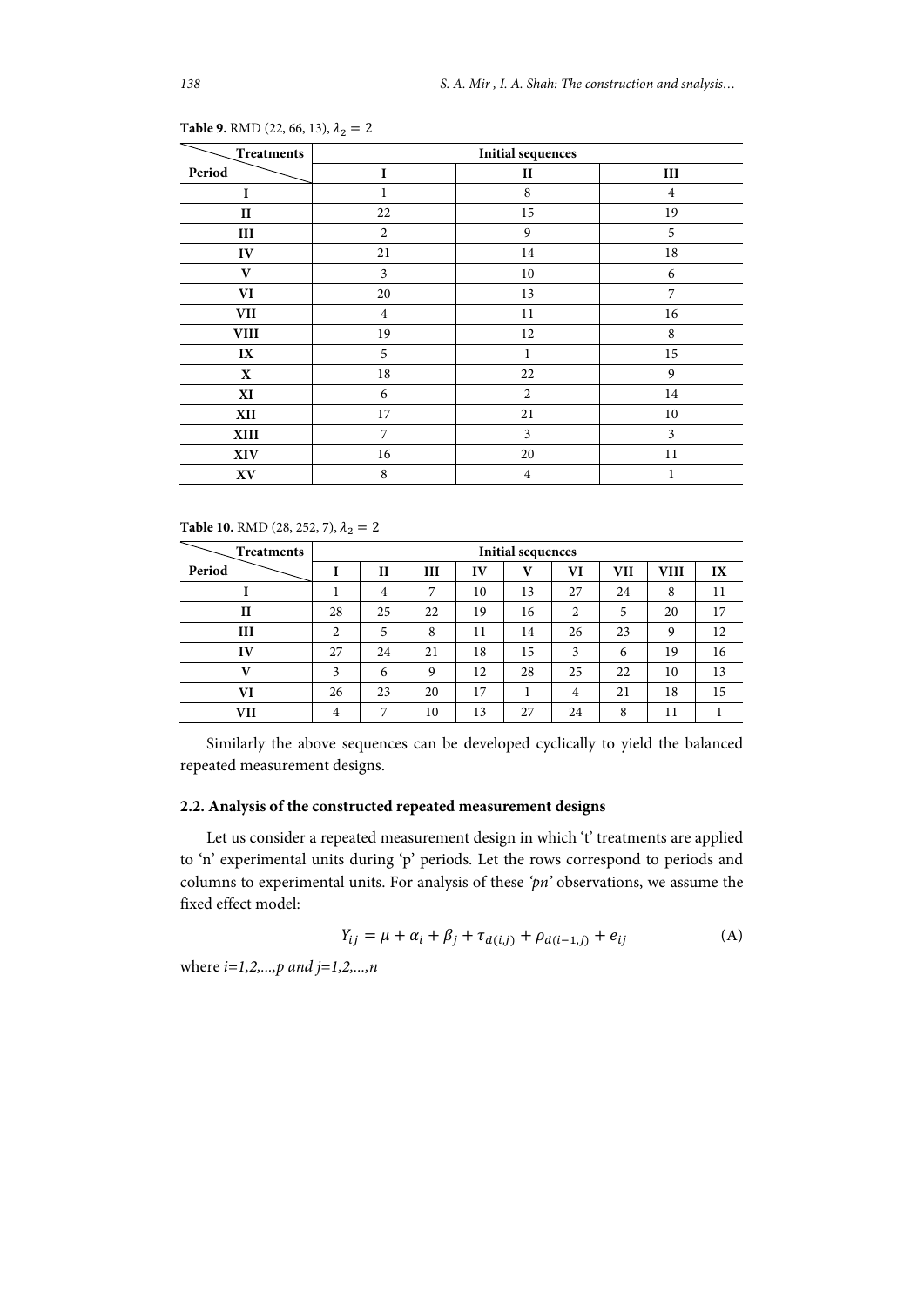$Y_{ij}$  is the observation in the  $i^{th}$  period on the  $j^{th}$  experimental unit receiving

 $d(i, j)$  treatment.

 $\mu$  is the general effect.

 $\alpha_i$  is the *i*<sup>th</sup> period effect.

 $\beta_i$  is the *j*<sup>th</sup> experimental unit effect.

 $\tau_{d(i,j)}$  is the direct effect of  $d(i,j)$  treatment.

 $\rho_{d(i-1,j)}$  is the first order residual effect of  $d(i, j)$  treatment.

Assuming  $e_{ij}$  are homoscedastic with mean (0) and variance( $\sigma^2$ ). The information matrix associated with the entire set of parameters of model (A) can be rewritten as:

$$
X'X = \begin{bmatrix} np & nE_{1p} & nE_{1p} & \underline{r}' & \underline{r}^{*'} \\ nE_{p1} & nI_p & M & L' & L^{*'} \\ pE_{n1} & M' & pI_n & N' & N^{*'} \\ \underline{r} & L & N & diag(\underline{r}) & S \\ \underline{r}^{*} & L^{*} & N^{*} & S' & diag(\underline{r}^{*}) \end{bmatrix}
$$

Where  $E_{ab}$  is the a x b matrix with all entries as one.

 $I_n$ : identity matrix of order p

*M* ∶ incidence matrix of order p x n for the period unit.

 $L:$  incidence matrix of order t x p for the direct effects-period.

 $N$ : incidence matrix of order t x n for the direct effectsunits.

 $L^*$  : incidence matrix of order t x p for the residual effects-period.

 $N^*$  : incidence matrix of order t x n for the residual effects-period.

∶ incidence matrix of order t x t for the direct effects-residual effects.

 $\underline{r}'$ :  $[r_1, r_2, ..., r_t]$ 

$$
\underline{r}^{*'} = [r_1^*, r_2^*, \dots, r_3^*]
$$

 $diag(r_1) = diag(r_1, r_2, ..., r_t)$ 

 $diag(\underline{r}^*) = diag(r_1^*, r_2^*, \dots, r_t^*)$ 

 $r_i$  = No. of observations in which the  $i^{th}$  treatment was applied.

 $r_i^*$  = No. of treatments in which the  $i^{th}$  treatment was applied in the periods other than the last period.

The normal equations of the above model from the information matrix are as follows:

$$
np\hat{\mu} + nE_{1p}\hat{\underline{\alpha}} + pE_{1n}\hat{\underline{\beta}} + \underline{r'\hat{\tau}} + \underline{r^*\hat{\underline{\rho}}} = G
$$
  

$$
nE_{p1}\hat{\mu} + nI_p\hat{\underline{\alpha}} + M\hat{\underline{\beta}} + L'\hat{\underline{\tau}} + L^*\hat{\underline{\rho}} = \underline{A}
$$
  

$$
pE_{n1}\hat{\mu} + M'\hat{\underline{\alpha}} + pI_n\hat{\underline{\beta}} + N'\hat{\underline{\tau}} + N^*\hat{\underline{\rho}} = \underline{B}
$$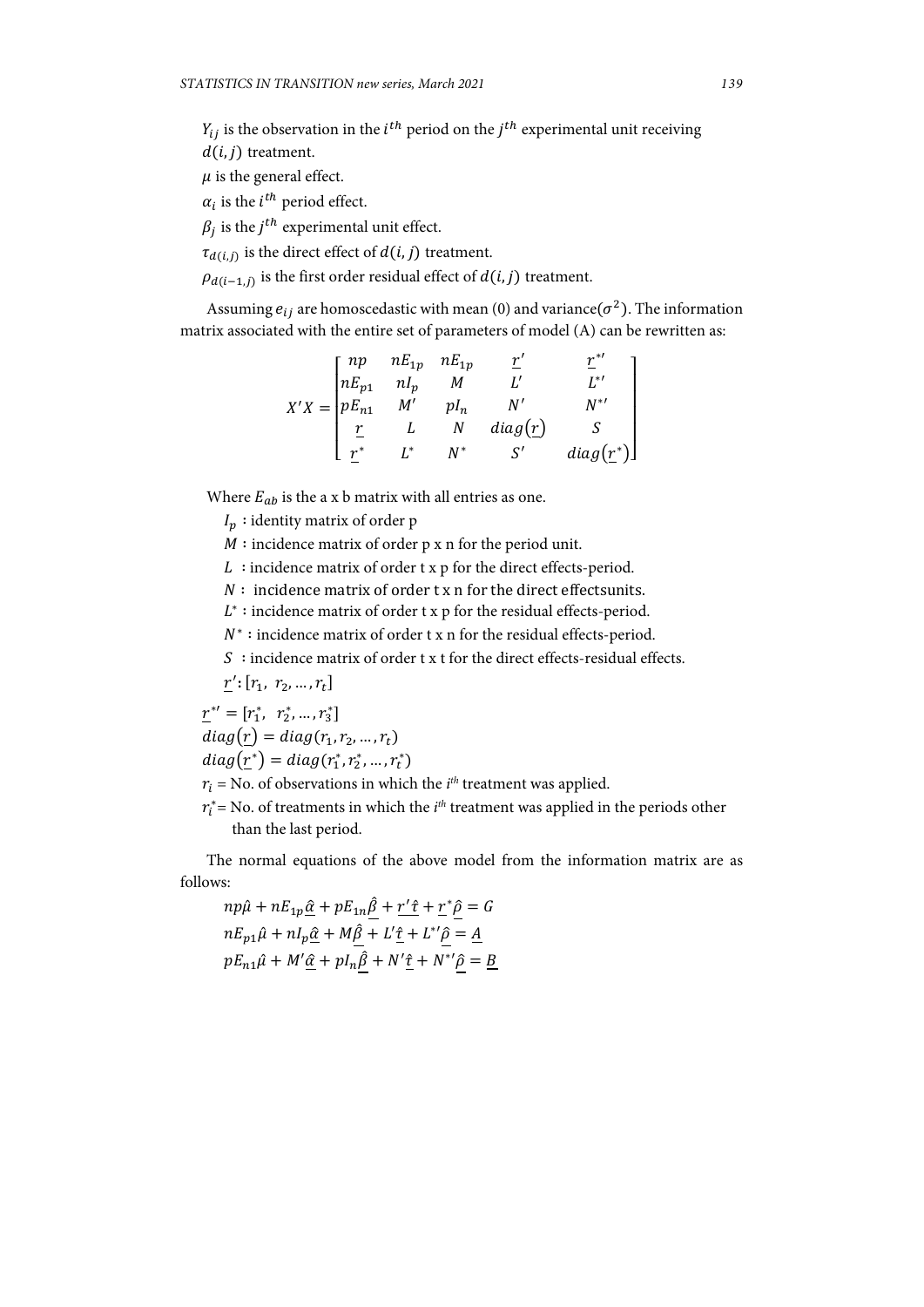$$
\underline{r}\hat{\mu} + L\underline{\hat{\alpha}} + N\underline{\hat{\beta}} + (diag\underline{r})\hat{\underline{\tau}} + S\underline{\hat{\rho}} = \underline{T}
$$
  

$$
\underline{r^*\hat{\mu}} + L^*\underline{\hat{\alpha}} + N^*\hat{\beta} + S'\underline{\hat{\tau}} + (diag\underline{r^*})\hat{\rho} = \underline{R}
$$

Let

 $A_i$ : sum of all the observations in the  $i^{th}$  period.

 $B_i$ : sum of the observations on the *j*<sup>th</sup> experimental unit.

 $T_k$  : sum of the observations of the  $k^{th}$  treatment.

- $R_p$ : sum of those observations on which the  $p<sup>th</sup>$  treatment was applied in the immediately preceding period.
- G : grand total of all 'np' observations.

Let

 $\underline{A} = [A_1, A_2, \dots \dots, A_p]'$  $B = [B_1, B_2, \dots, B_n]'$  $\underline{T} = [T_1, T_2, \dots, T_t]'$  $R = [R_1, R_2, \dots, R_t]'$ 

Under the condition that from each unit we have observations in each period (no observation is missing), giving rise to '*pn*' observations, then:

 $M = E_{nn}$  $E_{1n}M = pE_{1n}$  $NE_{n1} = LE_{n1} = r$  $NE_{n1} = LE_{p1} = \underline{r}$  $N^*E_{n1} = L^*E_{n1} = r^*$  $E_{1t}N = pE_{1n}$  $E_{1p}\underline{A}=G$  $E_{1p}B = G$  $E_{1t}T = G$  $E_{tt}NB = pE_{t1}G$  $E_{tt}N^* \underline{B} = (p-1)E_{t1}G$  $E_{1t}N^*B = (p-1)G$ 

From Equation: we have

$$
\underline{\hat{\alpha}} = \frac{\left[\underline{A} - nE_{p1}\hat{\mu} - M\hat{\underline{\beta}} - L'\underline{\hat{\tau}} - L''\underline{\hat{\rho}}\right]}{n}
$$

Put  $\hat{\alpha}$  in equation: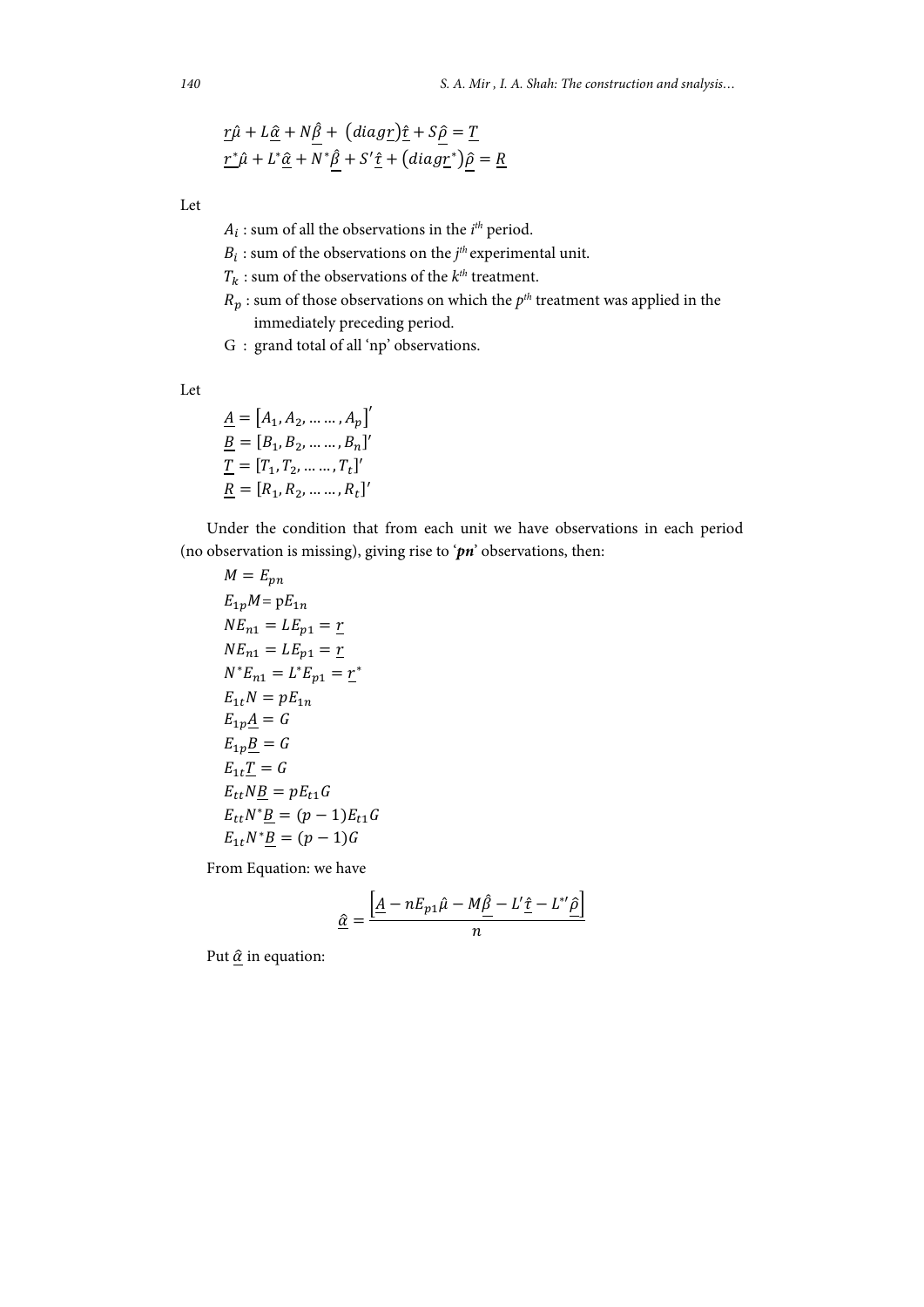$$
PE_{n1}\hat{\mu} + \frac{1}{n}M'\underline{A} - M'E_{p1}\hat{\mu} - \frac{1}{n}M'M\hat{\underline{\beta}} - \frac{1}{n}M'L'\hat{\underline{r}} - \frac{1}{n}M'L''\hat{\underline{\beta}} + pI_n\hat{\underline{\beta}} + N'\hat{\underline{\tau}} + N'''\hat{\underline{\beta}}
$$
  
\n
$$
= \underline{B}
$$
  
\n
$$
\left(pI_n - \frac{p}{n}E_{nn}\right)\hat{\underline{\beta}} + \left(N' - \frac{1}{n}M'L'\right)\hat{\underline{\tau}} + \left(N'' - \frac{1}{n}M'L'\right)\hat{\underline{\beta}} = \underline{B} - \frac{1}{n}M'\underline{A}
$$
  
\n
$$
\hat{\underline{\beta}} = \frac{1}{p}I_n\left(\underline{B} - \frac{1}{n}E_{np}\underline{A}\right) - \left(N' - \frac{1}{n}E_{np}L'\right)\hat{\underline{\tau}} - \left(N^* - \frac{1}{n}E_{np}L'\right)\hat{\underline{\beta}}
$$

From Equation substituting  $\underline{\hat{\beta}}$  in equation:

$$
\underline{\hat{\alpha}} = \frac{A}{n} - E_{p1}\hat{\beta} - \frac{L'\hat{\tau}}{n} - \frac{L''\hat{\beta}}{n}
$$

From the equations and substituting  $\underline{\hat{\alpha}}$  and<br>  $\underline{\hat{\beta}}$  in equation gives:

$$
\left[ (diag.\underline{r} - \frac{1}{n}LL' - \frac{1}{p}NN' + \frac{1}{np}\underline{r}\underline{r}') \right] \underline{\hat{r}} + (S - \frac{1}{n}LL^{*'} - \frac{1}{p}NN^{*'} - \frac{1}{np}\underline{r}\underline{r}^{*'})\hat{\rho}
$$

$$
= \underline{T} - \frac{1}{n}L\underline{A} - \left(\frac{1}{p}N - \frac{1}{np}\underline{r}E_{1n}\right)\underline{B}
$$

From the equations and substituting  $\hat{\alpha}$  and  $\hat{\beta}$  in equation gives:

$$
\underline{r^*\hat{\mu}} + \left(\frac{1}{n}L^* + \frac{1}{np}L^*E_{pp}\right)\underline{A} - L^*E_{p1}\hat{\beta} - \frac{1}{np}L^*E_{pn}\underline{\hat{\beta}} - \frac{1}{n}L^*L'\underline{\hat{\tau}} - \frac{1}{n}L^*L''\underline{\rho} + \frac{1}{p}N^*\underline{B}
$$

$$
- \frac{1}{np}N^*E_{np}\underline{A} - \frac{1}{p}\left(N^*N' - \frac{1}{np}N^*E_{np}L'\right)\underline{\hat{\tau}}
$$

$$
- \frac{1}{p}\left(N^*N^{*'} - \frac{1}{np}N^*E_{np}L^{*'}\right)\underline{\hat{\rho}} + S'\underline{\hat{\tau}} + \left(\text{diag}\cdot\underline{r^*}\right)\underline{\hat{\rho}} = \underline{R}
$$

or

$$
(S' - \frac{1}{n}L^*L' - \frac{1}{p}N^*N' + \frac{1}{np}r^*r')\hat{\underline{\tau}} + \left(diagr^* - \frac{1}{n}L^*L^{*'} - \frac{1}{p}N^*N^{*'} + \frac{1}{np}r^*r^{*'}\right)\hat{\underline{\rho}}
$$
  
=  $\underline{R} - \frac{1}{n}L^*\frac{A}{p} - (\frac{1}{np}N^* - r^*E_{1n})\underline{B}$ 

Equations are the reduced normal equations for estimating the direct and residual effects of a general *RMD* (*t, n, p*)*.* As a special case, let each treatment occurs *v* times in each row (period), then:

$$
\underline{r} = pvE_{11}
$$
\n
$$
\underline{r}^* = (pv - v)E_{t1}
$$
\n
$$
\underline{r} \underline{r}' = p^2 v^2 E_{tt}
$$
\n
$$
\underline{r} \underline{r'}^* = pv^2 (p - 1)E
$$
\n
$$
E_{np} L^{*'} = (p - 1) v E_{nt}
$$
\n
$$
L^* \underline{A} = v(G - A_1) E_{t1}
$$
\n
$$
L = v E_{tp}
$$
\n
$$
L^* = v[O_{t,1} E_{t,p-1}]
$$
\n
$$
L' = pv^2 E_{tt}
$$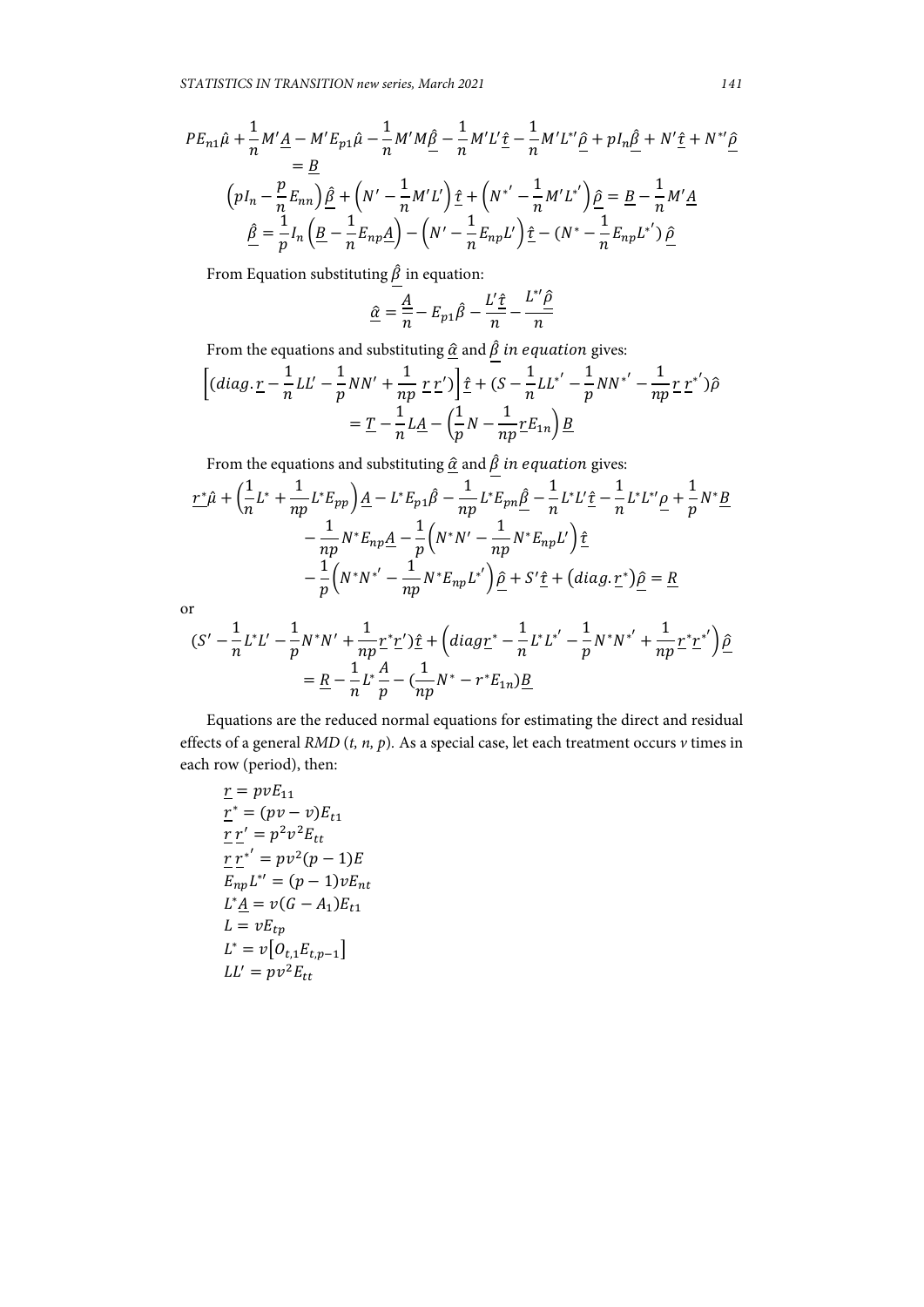$$
L^*L^{*'} = (p-1)v^2E_{tt}
$$
  

$$
E_{tp}L^{*'} = (p-1)vE_{tt}
$$

Substituting these relations in equations respectively gives:

$$
\begin{split}\n\hat{\underline{\alpha}} &= \left(\frac{1}{n} + \frac{1}{np} E_{pp}\right) \underline{A} - E_{p1} \hat{\mu} - \frac{1}{np} E_{pn} \underline{B} - \frac{v}{n} E_{pt} \hat{\tau} - \frac{1}{n} L^* \hat{\underline{\beta}} \\
\hat{\underline{\beta}} &= \frac{1}{p} \underline{B} - \frac{1}{np} E_{np} \underline{A} - \left(\frac{1}{p} N' - \frac{v}{n} E_{nt}\right) \hat{\underline{\tau}} - \left(\frac{1}{p} N^{*} - \frac{(p-1)v}{np} E_{nt}\right) \hat{\underline{\beta}} \\
&\quad \left(p v I_t - \frac{1}{p} N N'\right) \hat{\underline{\tau}} + \left(S - \frac{1}{p} N N^*\right) \hat{\underline{\beta}} = \underline{T} - \frac{1}{p} N \underline{B} \\
&\quad \left(S' - \frac{1}{p} N^* N'\right) \hat{\underline{\tau}} + \left[v(p-1) I_t - \frac{(p-1)v}{pt} E_{tt} - \frac{1}{p} N^* N'\right] \hat{\underline{\beta}} \\
&= \underline{R} - \frac{1}{p} N^* \underline{B} + \frac{1}{t} E_{t1} A_1 - \frac{1}{pt} E_{t1} G\n\end{split}
$$

Using the notation  $C_{a/\beta,\gamma}$  to denote the matrix for estimating the parameter vector of a linear model after eliminating the general effect and the parameter vectors,  $\gamma$ ... and ignoring any other parameter in the model which are not listed in the subscript. From equations the coefficient matrices  $C_{\tau/\alpha,\beta,\dots}$ ,  $C_{\rho/\alpha,\beta,\dots}$  in the equation estimating the direct and residual effects are respectively:

$$
C_{\tau/\alpha,\beta,\rho..} = C_{\tau/\alpha,\beta,..} - F_1 \overline{C}_{\rho/\alpha,\beta} F_1'
$$

where

$$
C_{\rho/\alpha,\beta,\tau} = C_{\rho/\alpha,\beta,\dots} - F_1' \overline{C}_{\tau/\alpha,\beta} F_1
$$

$$
C_{\tau/\alpha,\beta,\dots} = p v I_t - \frac{1}{p} N N'
$$

$$
C_{\rho/\alpha,\beta} = v(p-1)I_t - \frac{(p-1)}{np} v^2 E_{tt} - \frac{1}{p} N^* N^{*}
$$
And
$$
F_1 = S - \frac{1}{p} N N^{*}
$$

# **2.3. Inverse of circulant matrix**

The estimate of  $\hat{y}_1$  is

$$
[X_1'(1 - X_2(X_1'X_2)^{-1}X_2'X_1]^{-1}[X_1'(1 - X_2(X_2'X_2)^{-1}X_2']Y] = [C(\hat{y}_1)]^{-1}[Q(\hat{y}_1)]
$$
  
Where

 $c\left(\hat{\gamma}_1\right)$  is the information matrix associated with  $\hat{\gamma}$ .

For estimating the parameter vector of a linear model we have:

$$
C_{\tau/\alpha,\beta,\ldots} = pvI_t - \frac{1}{p}NN'
$$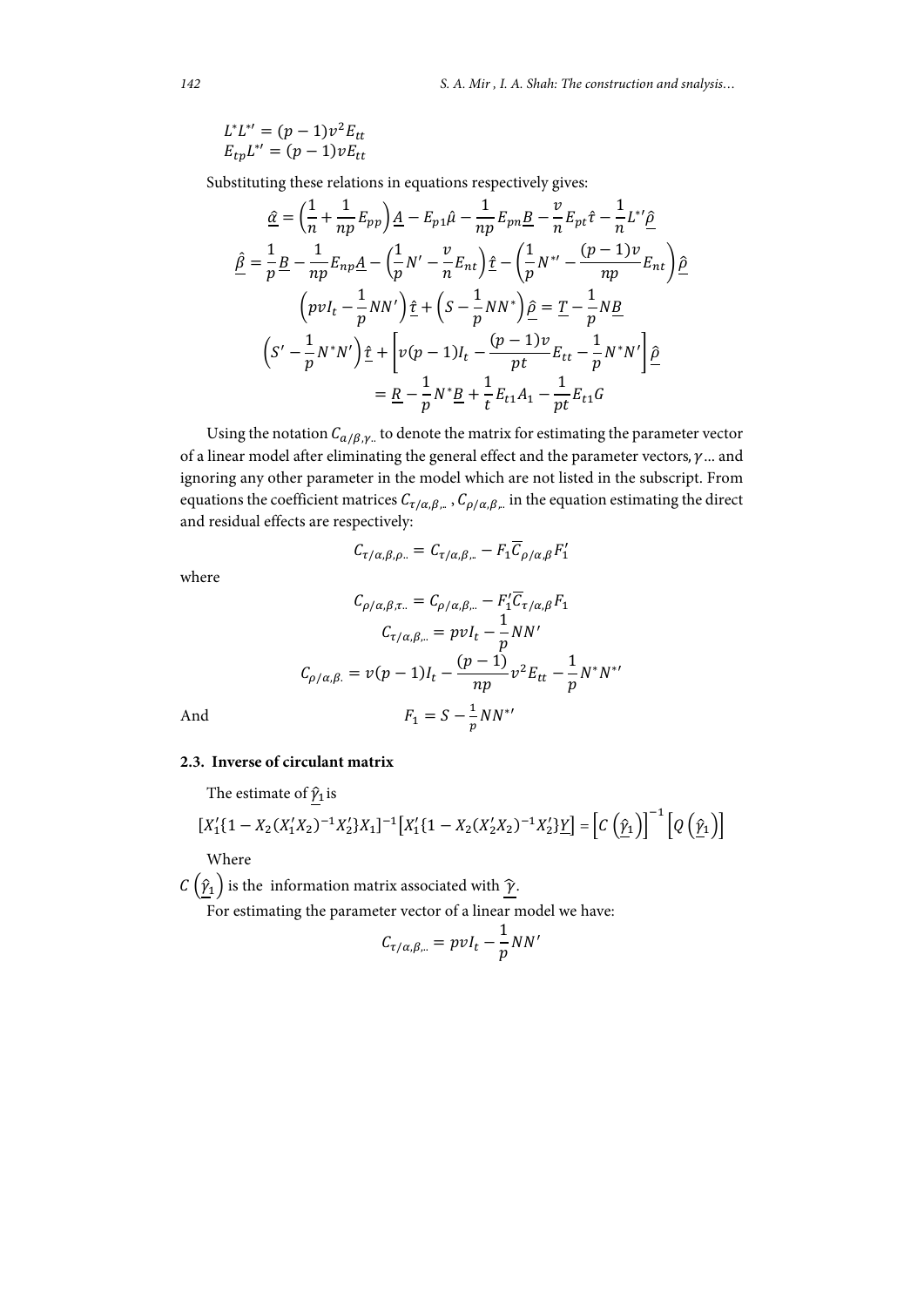$$
C_{\rho/\alpha,\beta} = v(p-1)I_t - \frac{(p-1)}{np}v^2 E_{tt} - \frac{1}{p}N^*N^{*}
$$

And to subsequently estimate the parameters we need to find the inverse of  $C(\hat{\gamma}_1)$ , which is circulant in nature. Hence, to find the inverse a direct method proposed by Lin Fuyong (2011) is used to get the inverse matrix of the circulant matrix. The elements of the inverse matrix are functions of zero points of the characteristic polynomial  $g(z)$  and  $g'(z)$  of the circulant matrix.

## **3. Conclusion**

The initial sequences for the constructed designs have been given in the form of tables. A desirable property of the designs constructed by trial and error is that in all the given sequences of treatments, no treatment occurs more than once in a sequence, whereas in the method of construction given by Afsarinejad (1983) for same parametric combinations in some sequences treatments occur more than once. A matrix approach to the mathematical analysis of the designs is given along with the coefficient matrices  $C_{\tau/\alpha,\beta}$ .  $C_{\rho/\alpha,\beta}$  in the equation estimating the direct and residual effects. And to subsequently estimate the parameters we need to find the inverse of  $C(\hat{\gamma}_1)$ , which is circulant in nature, a direct method proposed by Lin Fuyong (2011) is used. Although the elementary method to find the inverse can also be used, in the case of matrices of higher order, the method given by Lin Fuyong is a feasible one.

#### **Acknowlegements**

The authors acknowledge the Pakistan Journal of Statistics and Operational Research for publishing the previous research work titled "On Balanced repeated Measurement Designs", Vol. X No.3 2014, pp. 289-298.

### **References**

- FUYONG, L., (2011). The inverse of circulant matrix, Applied Mathematics and Computation, DOI: 10.1016/j.amc.2011.03.052.
- AFSARINEJAD, K., (1983). Balanced repeated measurements designs, Biometrika, 70, pp. 199–204.
- COCHRAN, W. G, COX, G. M., (1986). Experimental Designs, 2nd Ed. Wiley, New York.